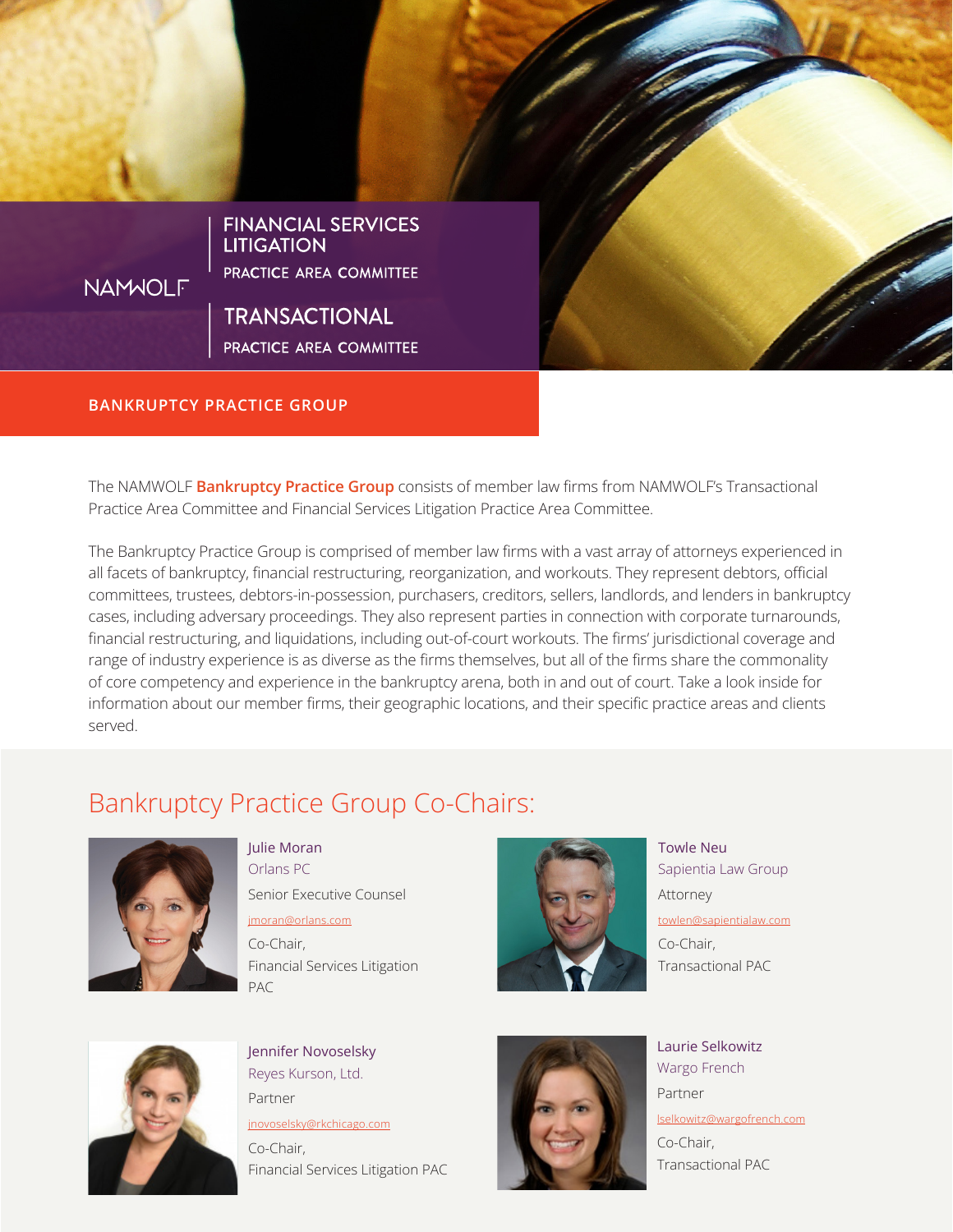### BurgherGray LLP

[burghergray.com](http://www.burghergray.com  ) 

**Office Locations | New York, NY | Washington, D.C. | Miami, FL** Firm Contact | Brian Idehen | bidehen@burghergray.com

#### BRIEF DESCRIPTION OF EXPERIENCE

BurgherGray LLP's Bankruptcy practice focuses on the representation of creditors, including secured and unsecured lenders, creditors' committees, trustees and other interested parties in Chapter 11 reorganization cases, out-of-court restructurings, international insolvencies, and loan and claims investigation and trading. BurgherGray attorneys have represented clients in a wide array of industries, including real estate, energy, financial services, satellite, chemical, aviation, food and beverage, consumer goods and communications. Our attorneys have extensive experience asserting and protecting creditors' and company rights; negotiating and structuring settlements, including reorganization plans; drafting disclosure statements; negotiating debtor-in-possession financing and adequate protection arrangements; investigating and prosecuting causes of action arising in the Chapter 11 context; and litigating various core and non-core proceedings before various Bankruptcy Courts. We have negotiated various credit default swap agreements on behalf of several major money center banks, and conducted investigations of distressed loan portfolios, claims and trades. Our Bankruptcy attorneys work with our Financial Restructuring and Business Workout group to provide a full range of services on bankruptcy and financial restructuring matters.

# Culhane Meadows PLLC

### culhanemeadows.com

**Office Locations |** Atlanta, GA | Austin, TX | Boston, MA | Chicago, IL | Dallas, TX Houston, TX | New York, NY | Philadelphia, PA | Washington, DC

### BRIEF DESCRIPTION OF EXPERIENCE

Culhane Meadows provides comprehensive legal services related to financial restructuring, bankruptcy and workouts. Our practice involves all aspects of distressed situations—from handling cases and proceedings under chapter 11 of the U.S. Bankruptcy Code to complex out-of-court restructurings. Our depth of knowledge comes from having guided sophisticated clients engaged in various industries through the last financial crisis. We actively represent debtors, creditors and other constituencies throughout the bankruptcy process. In addition to representing debtors, we have represented secured creditors in bankruptcy litigation, with commercial collection efforts and in bankruptcy cases. Our lawyers also have represented unsecured creditors and creditors' committees in a number of significant cases involving the interplay of the bankruptcy process with various regulatory regimes. Our bankruptcy group operates as a team that is national in scope, and effective at resolving issues arising in the current business climate. Please contact us at your convenience for further information. We would welcome the opportunity to speak with you.

### DTO Law

#### dtolaw.com

**Office Locations |** Los Angeles, CA | San Francisco, CA Firm Contact | Michael Davis | mdavis@dtolaw.com

#### BRIEF DESCRIPTION OF EXPERIENCE

DTO Law provides services in a wide array of bankruptcy and insolvency matters (cases under chapters 7 and 11 of the bankruptcy code, assignments for the benefit of creditors, out of court workouts, and receiverships). DTO's creditor's rights and remedies group focuses on providing practical and effective advice and counsel, both in and out of court, to secured and unsecured creditors. DTO's seasoned litigators frequently represent these creditors (including lenders and other financial service providers) in lien disputes, claims-related litigation, defending fraudulent transfer (voidable transfer) and preferential transfer matters, and in prosecuting and defending a multitude of other actions.

### Edwards Maxson Mago & Macaulay LLP

em3la[w.com](http://www.burghergray.com  ) 

**Office Locations |** Atlanta, GA | Austin, TX | Chicago, IL | Dallas, TX | New York, NY Firm Contacts | Ajay Mago | amago@em3law.com

#### BRIEF DESCRIPTION OF EXPERIENCE

Edwards Maxson Mago & Macaulay LLP represents debtors, secured and unsecured creditors and other parties in interest in bankruptcy cases. We represent lenders providing debtor-in-possession financing, cash collateral and escrow services. We also represent clients engaged in pre-bankruptcy planning, and out-of-court workouts and restructurings. Our focus is to enable our clients to navigate the bankruptcy process efficiently, and to be effective at resolving complex issues arising in distressed situations.

### Fitzwater Mercer

fitzwatermercer[.com](http://www.burghergray.com  )  **Office Locations | Indianapolis, IN** Firm Contact | |ennifer R. Fitzwater | jfitzwater@fitzwatermercer.com

### BRIEF DESCRIPTION OF EXPERIENCE

Since its establishment in 1928, Fitzwater Mercer has traditionally concentrated in the area of creditor's rights, including representing creditors' interests in all Bankruptcy Courts in Indiana through Chapters 7, 13, 11 and 12. Our attorneys are able to guide creditors through reviewing the debtor's filed documents in bankruptcy, a review of the creditor's rights and remedies in the bankruptcy, and directing creditors through the sometimes difficult procedural waters of a debtor's bankruptcy filing. We also offer our client's the benefit of our experience in adversary proceedings and other contested litigation matters in bankruptcy.

### Goosmann Law Firm, PLC

#### goosmannlaw[.com](http://www.decg.com)

**Office Location | Sioux City, IA | Sioux Falls, SD | Omaha, NE** Firm Contact | Jeana Goosmann | goosmannj@goosmannlaw.com

### BRIEF DESCRIPTION OF EXPERIENCE

Goosmann Law Firm represents creditors in Iowa, Nebraska and South Dakota in a variety of bankruptcy and creditors' rights matters, from the complex to the routine, in both business and consumer bankruptcy and workout situations. Our attorneys help obtain relief from the automatic stay, obtain adequate protection for the use of secured creditors' collateral, and reaffirmation of debts, as well as more complex matters such as bankruptcy sales, plan negotiation and adversary proceedings. Our attorneys are active leaders in the federal bar, IWIRC and the American Bankruptcy Institute.

### Johnson, Blumberg & Associates

### johnsonblumberg[.com](http://culhanemeadows.com)

**Office Locations |** Chicago, IL | Merrillville, IN | Milwaukee, WI | Kalamazoo, MI Des Moines, IA

Firm Contact | Patrick T. Schuette | pschuette[@johnsonblumberg.com](mailto:slewonski%40culhanemeadows.com?subject=)

#### BRIEF DESCRIPTION OF EXPERIENCE

Our law firm represent lenders and servicers, note-buyers, creditors and other security-holders in consumer bankruptcy proceedings throughout Illinois, Indiana, Iowa, Michigan, Minnesota and Wisconsin. All of our bankruptcy attorneys handle Chapter 7, Chapter 11, Chapter 12 and Chapter 13 matters, including Motions for Relief, Proof of Claims, Objections to Proof of Claims, Reaffirmations, Objections to confirmation, Motions to Sell Property, Valuation hearings, redemption hearings, and also adversary actions with respect to standing, lien avoidance, and violations of stay/discharge orders. Our attorneys have also responded to and resolved credit reporting issues and alleged violations brought by opposing counsel in bankruptcy proceedings.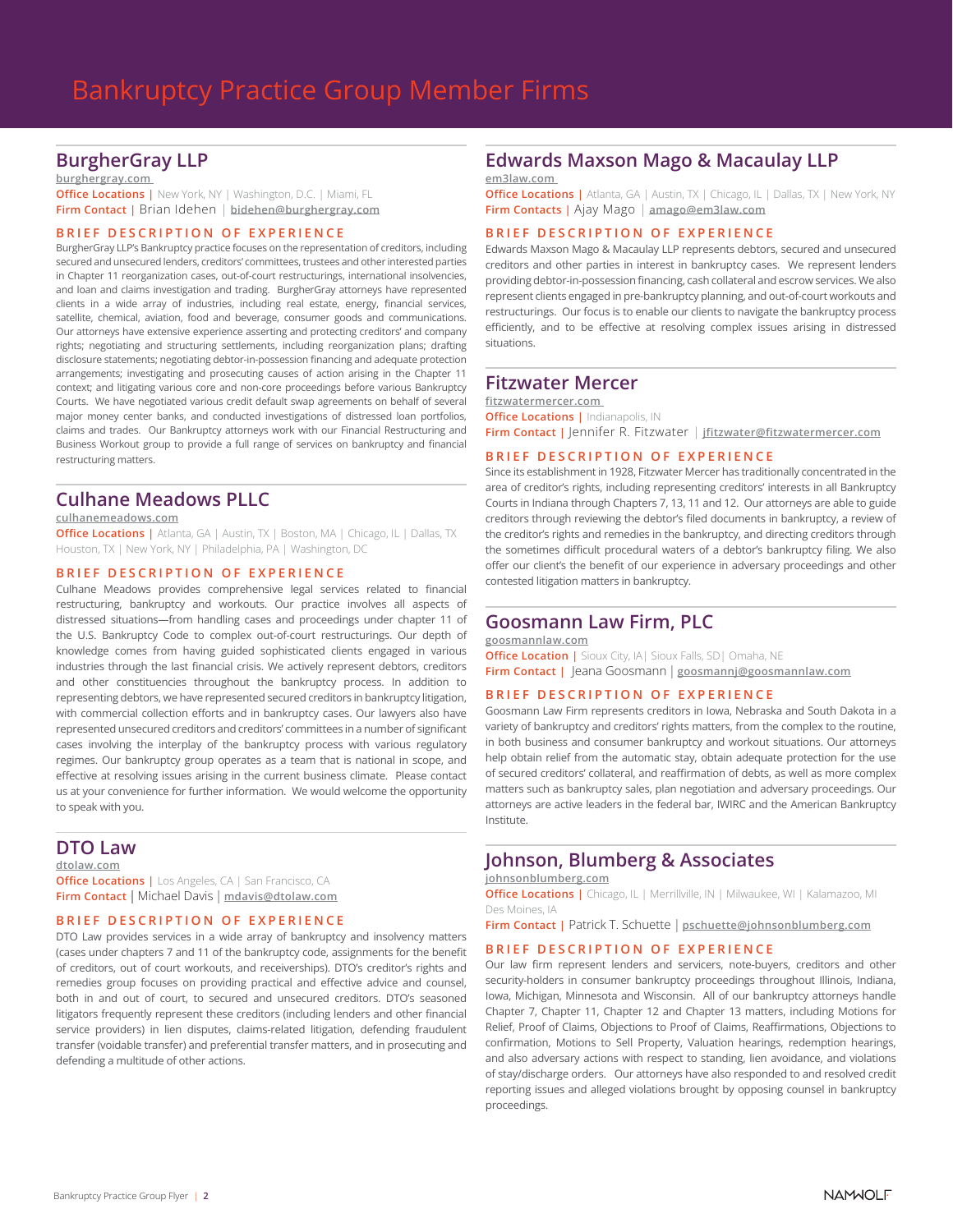# Kang Haggerty & Fetbroyt

khflaw.com **Office Locations | Marlton, NJ** Firm Contact | Jacklyn Fetbroyt | jfetbroyt@khflaw.com

### BRIEF DESCRIPTION OF EXPERIENCE

As experienced Creditors' Rights attorneys, KHF provides a results-driven practice tailored to the goals and needs of banks and financial institutions. Although we treat every client and every loan differently depending on the situation, we understand and deliver on the one common demand all clients share: prompt results in a cost effective manner. We protect the rights of our creditor clients, even when the debtor is in bankruptcy, including through adversary or other enforcement proceedings that may be necessary. Whether you are in need of loan workout or related litigation, foreclosure, confession of judgment, or a faster exit strategy, KHF stands ready to deliver. As experienced creditors' rights lawyers, we will seek prompt results while delivering sophisticated strategy that protects your interests.

### KPPB LAW

kppblaw.com

**Office Locations |** Atlanta, GA | New York, NY | Houston, TX | Philadelphia, PA Northern VA

Firm Contact | Sonjui L. Kumar | skumar@kppblaw.com

### BRIEF DESCRIPTION OF EXPERIENCE

Our firm provides a variety of bankruptcy-related services, representing both debtors who are attempting to resolve financial issues and creditors whose accounts receivable are at risk due to someone else's bankruptcy. While bankruptcy is often viewed as a matter of filling out forms, it is actually a complex legal process that can easily go wrong if the process is not guided by someone with an intimate knowledge of its complexities and possible pitfalls. Our attorneys have the experience necessary to successfully advise and represent you in the bankruptcy proceedings that may impact your business.

# Liebler, Gonzalez & Portuondo

lgplaw.com

**Office Locations | Miami, FL | Tampa, FL | Orlando, FL** Firm Contact | Bernardo Portuondo | bap@lgplaw.com

#### BRIEF DESCRIPTION OF EXPERIENCE

LGP's Bankruptcy Team has extensive experience in institutional creditor representation in all types of consumer and commercial bankruptcy proceedings, including Chapter 7, 11, 12, 13 and 15 cases throughout Florida and also regularly appears in bankruptcy courts across the United States. The Firm's Bankruptcy Team regularly represents clients in a wide range of contested matters and adversary proceedings, successfully litigating or otherwise resolving cases with debtors, U.S. Trustees, Chapter 15 Foreign Representatives and receivers. The Firm's Transactional/ Workout Team focuses on real estate lending, secured lending, construction lending, commercial loan workouts and restructurings and public finance transactions. Within the Transactional Department, the Firm's Commercial Workout and Debt Restructuring Practice Group represents a wide array of national and local financial institutions in connection with the documentation and restructuring of secured loan transactions and municipal debt.

### León Cosgrove, LLP

leoncosgrove.com **Office Locations | Coral Gables, FL** Firm Contact | Andrew Zaron | azaron@leoncosgrove.com

### BRIEF DESCRIPTION OF EXPERIENCE

León Cosgrove has extensive experience in bankruptcy, financial restructuring and related commercial litigation. We routinely represent financial institutions, vendors, landlords, secured and unsecured creditors, troubled companies, officers and directors, official and ad hoc committees of creditors, purchasers of distressed debt and assets, bankruptcy and liquidation trustees, and state and federal courtappointed receivers. Our experience spans a vast array of industries, including real estate, retail, healthcare, hospitality, logistics and transportation, communications, and construction. Members of our firm regularly appear in bankruptcy and other courts, representing plaintiffs and defendants in actions involving preferential and fraudulent transfers, financial fraud, Ponzi schemes, breaches of fiduciary duty, creditors' rights, and insolvency related matters. Where appropriate, we resolve disputes outside of court to avoid the costs and risks of litigation.

## LimNexus LLP

### limnexus.com

**Office Locations |** Los Angeles, CA | San Francisco, CA | Washington, D.C. Firm Contact | James E. Till | james.till@limnexus.com

### BRIEF DESCRIPTION OF EXPERIENCE

LimNexus has substantial experience representing a broad array of clients in corporate bankruptcy proceedings, including secured & unsecured creditors, trustees, receivers, creditors' committees, purchasers, and debtors.

### Orlans PC

orlan[s.com](http://www.acceleronlaw.com)

**Office Locations |** Troy, MI | Waltham, MA | Leesburg, VA | Rockville, MD | Wilmington, DE | Georgetown, DE | Naples, FL Firm Contact | Pamela Weiss | pweiss@orlansgroup.com

### BRIEF DESCRIPTION OF EXPERIENCE

With broad experience representing secured and unsecured creditors and lenders, our highly qualified attorneys provide comprehensive legal representation to support our clients in minimizing their losses. At Orlans, we understand the industry's stringent requirements and we have a vested interest in always obtaining the best outcomes for our clients. The Orlans bankruptcy team adheres to strict timelines and specific procedures established by each of its clients.

## Rusing Lopez & Lizardi, PLLC

[rllaz.com](http://www.rllaz.com) **Office Locations | Tucson, AZ | Phoenix, AZ** Firm Contact | Jonathan M. Saffer | jsaffe[r@rllaz.com](mailto:treckart@rllaz.com )

#### BRIEF DESCRIPTION OF EXPERIENCE

Rusing Lopez & Lizardi, PLLC routinely provides creditor representation to secured and unsecured clients in bankruptcy court, including lift stay motions, Chapter 11 and 13 plan objections, valuation disputes, claim litigation, defense of preference actions, as well as non-dischargeability actions against debtors.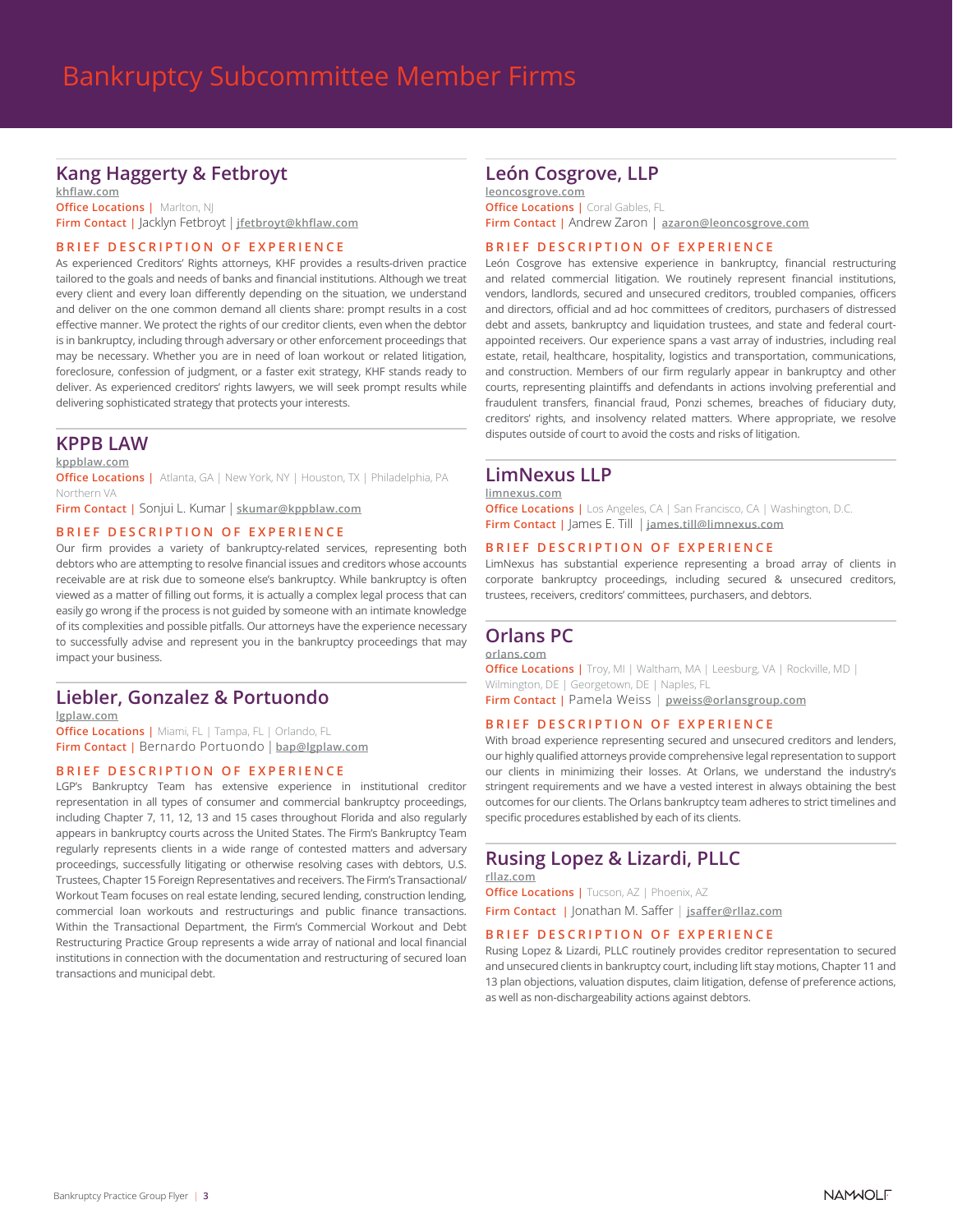# Sapientia Law Group, PLLC

sapientialaw.com **Office Location** | Minneapolis, MN Firm Contact | Ken Edstrom | kene@sapientialaw.com

### BRIEF DESCRIPTION OF EXPERIENCE

The Sapientia Team provides assistance to debtors and creditors in connection with financial matters. We represent individuals and businesses who are either in financial distress or are looking to avoid it. We represent secured lenders and unsecured creditors both inside and outside of bankruptcy and Official Committees of Unsecured Creditors appointed in Chapter 11 bankruptcy matters. We practice in all bankruptcy districts in the upper Midwest and have litigated adversary actions in bankruptcy courts around the country. In addition to working in the bankruptcy system in federal court, we are also active under state insolvency law, working as attorneys for receivers and assisting our clients, when necessary, in filing an Assignment for Benefit

of Creditors.

# Stern, Lavinthal & Frankenberg

sternlav.com **Office Location | Gainesville, FL** Firm Contact | Jeanette F. Frankenberg | jfrankenberg@sternlav.com

#### BRIEF DESCRIPTION OF EXPERIENCE

Stern, Lavinthal & Frankenberg, LLC has an extensive practice representing financial institutions in troubled loan situations. By keeping on the cutting edge of new bankruptcy law, our knowledgeable attorneys are able to assist clients in the enforcement of remedies and in negotiating and documenting a full variety of restructuring transactions.

### Valentine Austriaco & Bueschel

vablawfirm.com **Office Locations | Chicago, IL** Firm Contact | Lydia Bueschel | Ibueschel@vablawfirm.com

### BRIEF DESCRIPTION OF EXPERIENCE

We protect the rights of creditors in Chapter 7, 11, and 13 bankruptcy matters. We also have substantial experience in representing lenders in all facets of bankruptcy litigation, including lien disputes, adversaries, trustee disputes, and claim objections.

# Walsh Pizzi O'Reilly Falanga

wals[h.l](http://www.rllaz.com)aw

**Office Locations |** Newark, NJ | New York, NY | Philadelphia, PA Firm Contact | Stephen V. Falanga | sfalanga[@walsh.law](mailto:treckart@rllaz.com )

### [BRIEF DESCRIPTION OF EXPERIENCE](mailto:treckart@rllaz.com )

[Walsh's Bankruptcy, Reorganization and Creditors' Rights lawyers represent debtors,](mailto:treckart@rllaz.com ) [creditors and other stakeholders and interested parties in all aspects of bankruptcy,](mailto:treckart@rllaz.com ) [restructuring and financial insolvency issues. When litigation is necessary, our](mailto:treckart@rllaz.com )  [dedicated team regularly represents clients in connection with bankruptcy litigation,](mailto:treckart@rllaz.com )  [contested matters and related dispute.](mailto:treckart@rllaz.com )

### Wargo French LLP

[wargofrench.com](http://www.rllaz.com)

**Office Locations | Altanta, GA | Miami, FL | Los Angeles, CA** Firm Contact | Michael C. Foster | mfoster@wargofrench.com

### BRIEF DESCRIPTION OF EXPERIENCE

Wargo French's bankruptcy and creditor's rights group has substantial experience in all areas of bankruptcy and insolvency. The group represents debtors in complex Chapter 11 matters and has vast experience representing creditors, trustees, receivers and committees throughout the country in bankruptcy. The group also regularly represents parties in a wide array of bankruptcy litigation, including the prosecution and defense of avoidance actions throughout the country.